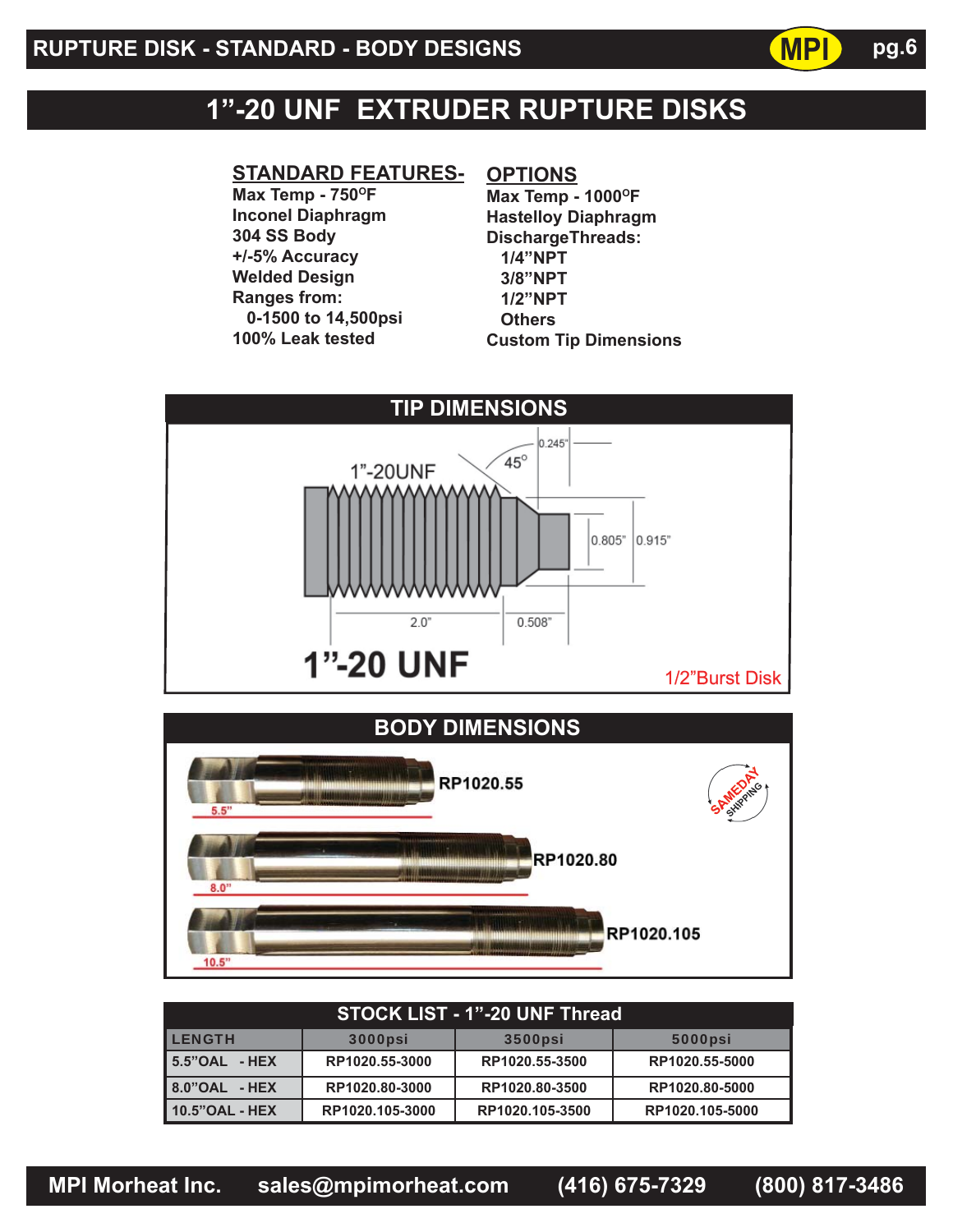## **CUSTOM RUPTURE DISK DESIGNS**

# **SPECIFICATION SHEET CUSTOM RUPTURE DISK**



**pg.9**

**MPI**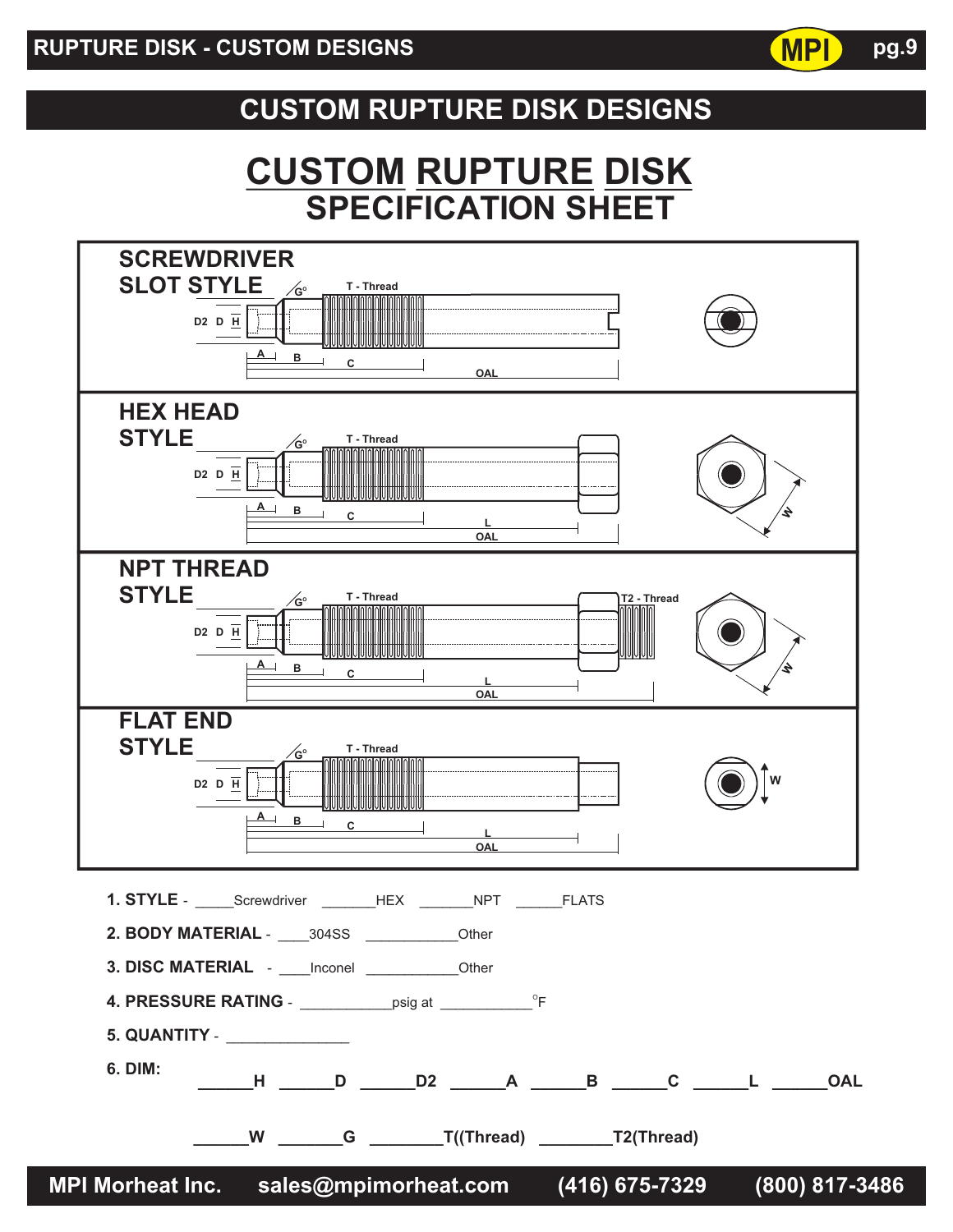## **RUPTURE DISK with BURST INDICATION OPTION**

**MPI**



Extruder Rupture Disks with Burst Indication (option - BI) offers an inexpensive signal output when the disk ruptures. A plug is fitted at the discharge end. A small hole if drilled through the hex head where a small diameter teflon insulated signal wire is placed through. When a rupture disc discharges, plastic flow causes the plug to pop out and shear the signal wire. This sheared wire can be used to send a signal to the control system.

**BI - Burst Disk Option -** can be added to any hex head rupture disk and can ship the same/next day.

#### **ORDERING INFO**

Using stock **- Part# RP1206-7500** - 1/2"-20unf x 6"L + Hex , 7500psi

With BI option **- Part# RP1206-7500-BI** - 1/2"-20unf x 6"L + Hex , 7500psi c/w BI - Burst Disk option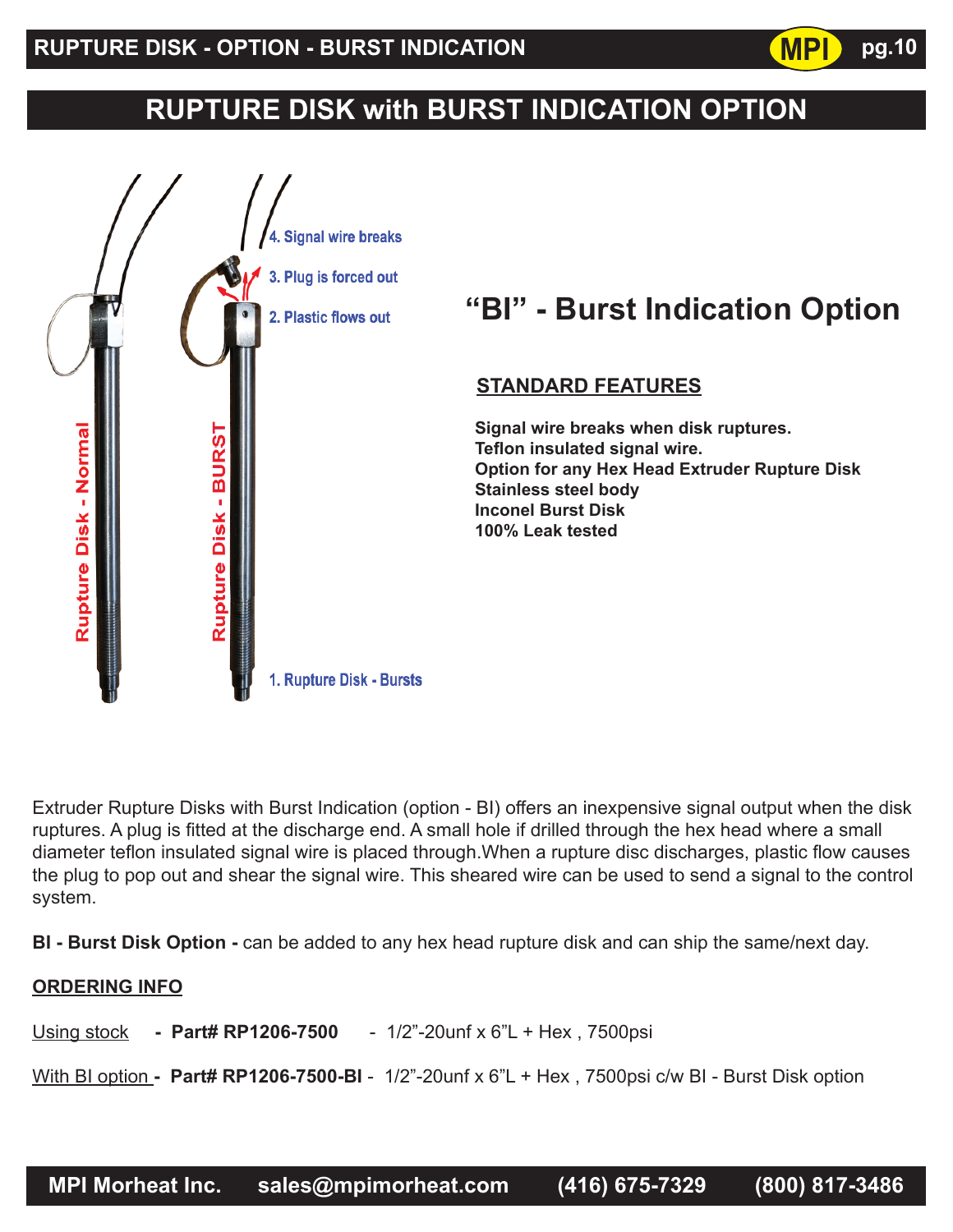

## **TRANSDUCER / RUPTURE DISK - TIP SPACERS**

MPI melt pressure transducer/transmitter tip spacers are often used on old extruder barrels where sensor tips are protruding into the melt stream. Transducer tips should be recessed from the inner extruder barrel wall by approximately 0.010"-0.020" to prevent excessive wear and early failure of transducer diaphragms. Our tip spacers essentially push the diaphragm back from the inner wall, as shown in the diagram.

Melt Pressure Transducer Tip Spacer Features

Compatible with Dynisco, Gefran, GP50, and other melt pressure transducers and transmitters

Available in thicknesses from 0.020" to 0.093"

Material options: copper, brass, stainless steel



| <b>STOCK LIST - TIP SPACER</b> |                      |                       |                |  |
|--------------------------------|----------------------|-----------------------|----------------|--|
| <b>THICKNESS</b>               | <b>1/2"-20 UNF</b>   | 5/8"-11 UNC           | 3/4"-16 UNF    |  |
| $0.025"$ (0.64mm)              | <b>MP-SPACER-025</b> | <b>MP-SPACER5-025</b> | MP-SPACER3-025 |  |
| $0.032"$ (0.81mm)              | <b>MP-SPACER-032</b> | MP-SPACER5-032        | MP-SPACER3-032 |  |
| $0.045"$ (1.14mm)              | <b>MP-SPACER-045</b> | <b>MP-SPACER5-045</b> | MP-SPACER3-045 |  |
| $0.063"$ (1.60mm)              | MP-SPACER-063        | MP-SPACER5-063        | MP-SPACER3-063 |  |
| $0.090"$ (2.29mm)              | <b>MP-SPACER-090</b> | <b>MP-SPACER5-090</b> | MP-SPACER3-090 |  |

## **M18 to 1/2"-20UNF ADAPTOR TRANSDUCER HOLE PLUG**



MPI - M18x1.5 to 1/2"-20UNF adapters can be used as an emergency replacement to convert a stock 1/2"-20UNF transducer/transmitter to fit in a M18x1.5 non-stock pressure port.

Available - standard stock.



MPI - Transducer hole plugs can be used to close a transducer pressure port that is no longer required.

Material - 304SS

| <b>STOCK LIST - HOLE PLUG</b> |                    |                           |            |  |
|-------------------------------|--------------------|---------------------------|------------|--|
| <b>LENGTH</b>                 | <b>1/2"-20 UNF</b> | 5/8"-11 UNC   3/4"-16 UNF |            |  |
| 1.82" - SLOT                  | <b>MP-PLUG-2</b>   |                           |            |  |
| $3" + HEX$                    | MP-PLUG-3          |                           |            |  |
| $6" + HEX$                    | <b>MP-PLUG-6</b>   |                           | MP-PLUG3-6 |  |
| $7" + FLATS$                  |                    | MP-PLUG5-7                |            |  |
| $8" + HEX$                    | <b>MP-PLUG-8</b>   |                           | MP-PLUG3-8 |  |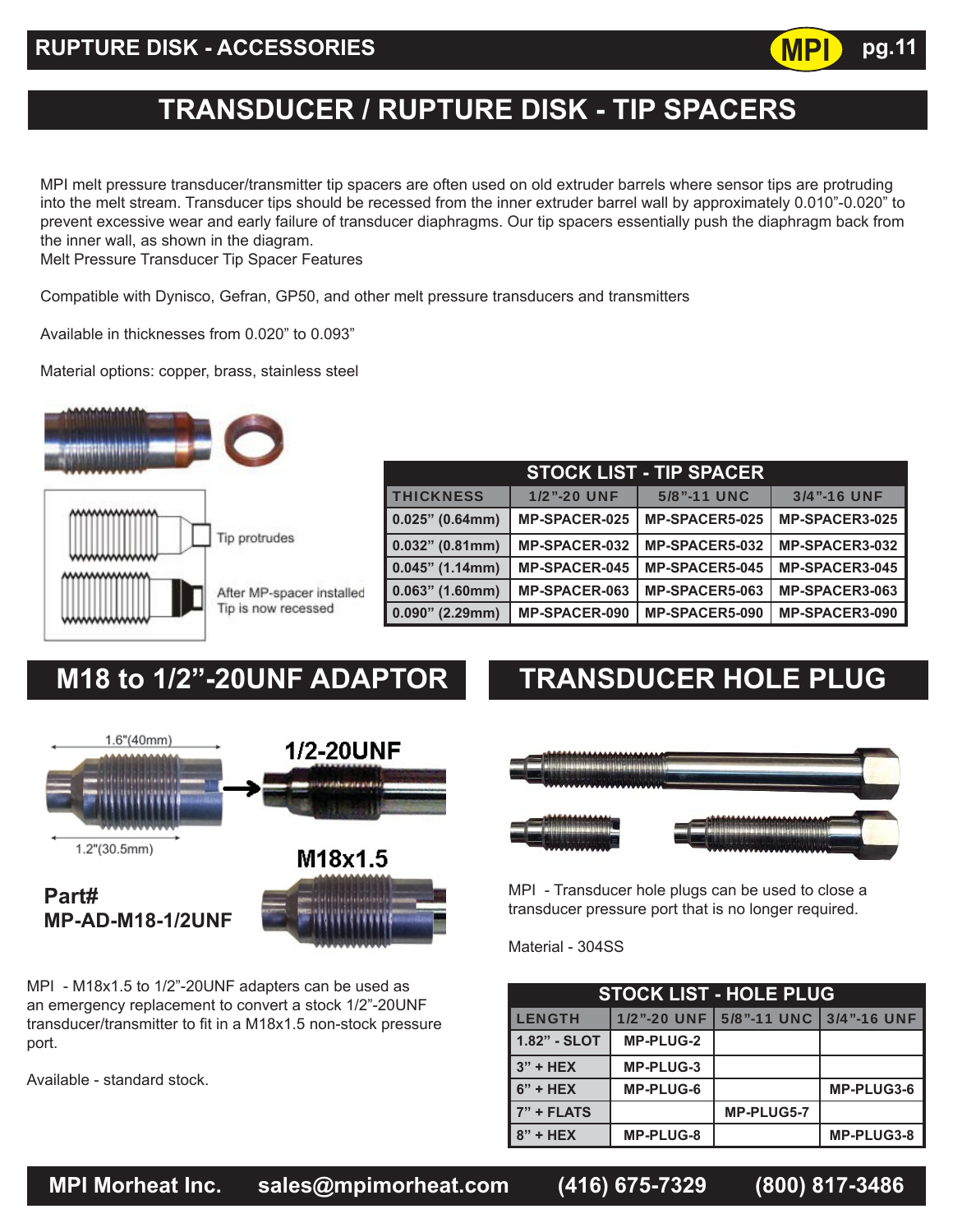## **RUPTURE DISK - ACCESSORIES pg.12**

# **MOUNTING HOLE DRILL KITS**

**MPI**



MPI melt pressure transducer and transmitter mounting hole drill kits are used to make the highly precise holes that are required for proper pressure sensor and extruder rupture disk operation. Our drilling kits include tools for tip hole drilling, 45° seat surface, and thread tapping.

Drilling kits are available for the following threads: ½-20UNF, 5/8-11NC, ¾-16UNF, M18x1.5, and M14x1.5. Custom thread options are also available.

Please note that the drilling should be performed with zero pressure in the system.

| <b>STOCK LIST - DRILL KITS</b> |             |  |
|--------------------------------|-------------|--|
| <b>MODEL</b>                   | THREAD      |  |
| MP-DRILL-1/2                   | 1/2"-20 UNF |  |
| MP-DRILL-5/8                   | 5/8"-11 UNC |  |
| MP-DRILL-3/4                   | 3/4"-16 UNF |  |
| <b>MP-DRILL-M18</b>            | M18x1.5     |  |
| <b>MP-DRILL-M14</b>            | M14x1.5     |  |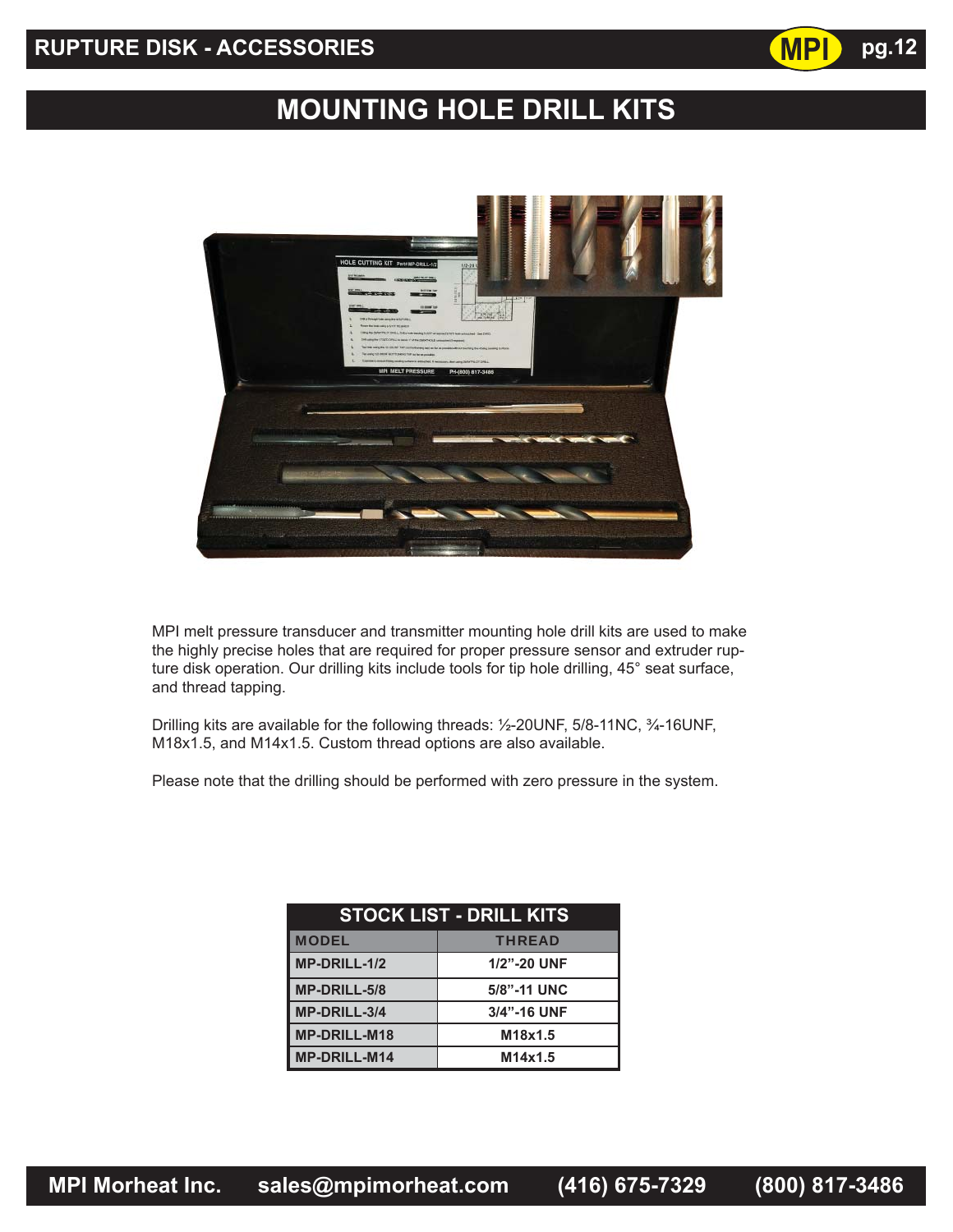## **RUPTURE DISK - ACCESSORIES pg.13**

# **MOUNTING HOLE CLEANING KITS**

**MPI**



MPI melt pressure transducer/transmitter mounting hole cleaning kits are used to clean plastic residue from dirty or plugged holes before installing pressure sensors or extruder rupture disks. Hardened plastic residue is one of the leading causes of failures of melt pressure sensors or extruder rupture disks. The hardened plastic residue can damage the fragile diaphragm on the tip of the pressure sensors and extruder rupture disks, and can make them ineffective.

Cleaning kits include tools for tip hole cleaning, 45° seat surface, and thread cleaning. Please note that the cleaning should be performed when the polymer is molten, with zero pressure in the system.

Cleaning kits are available for the following threads: ½-20UNF, 5/8-11NC, ¾-16UNF, M18x1.5, and M14x1.5. Custom thread options are also available.

| <b>STOCK LIST - DRILL KITS</b> |               |  |
|--------------------------------|---------------|--|
| <b>MODEL</b>                   | <b>THREAD</b> |  |
| <b>MP-CLEAN-1/2</b>            | 1/2"-20 UNF   |  |
| <b>MP-CLEAN-5/8</b>            | 5/8"-11 UNC   |  |
| MP-CLEAN-3/4                   | 3/4"-16 UNF   |  |
| <b>MP-CLEAN-M18</b>            | M18x1.5       |  |
| <b>MP-CLEAN-M14</b>            | M14x1.5       |  |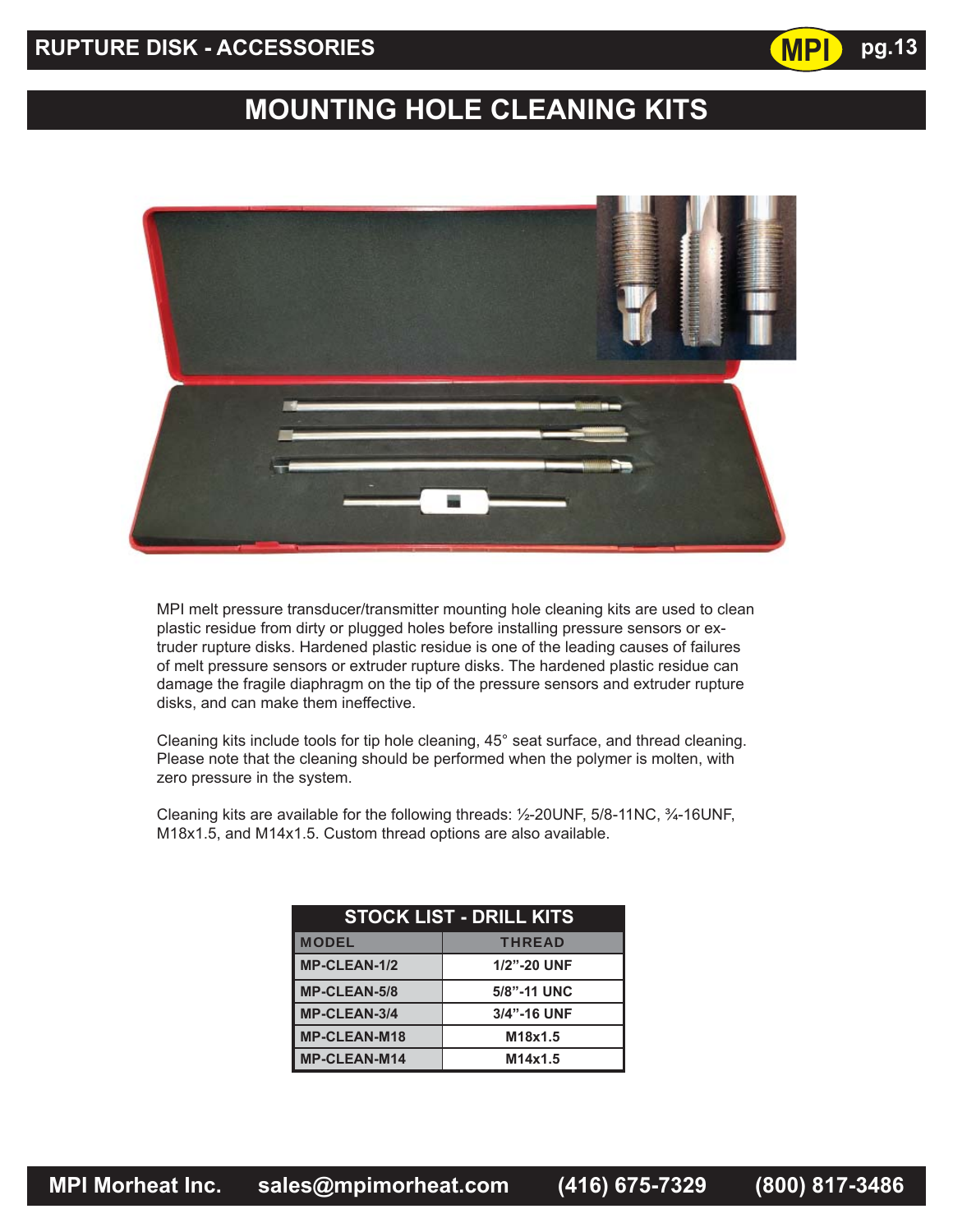## **BURST PRESSURE - TEMPERATURE DERATING**

**MPI**

**pg.14**



MPI's extruder rupture disks incorporate a standard Inconel burst disk. The Inconel disk allows the bursts plugs to be used over a wide temperature range with minimal burst pressure changes (a change of approximately 2% over the 300°F-600°F range). The chart below will help users estimate changes in rating based on temperature.

Note: The above chart is only valid for Inconel disk material. Other materials will have different derating curves.

## **PROPER EXTRUDER RUPTURE DISK INSTALLATION**



To ensure proper operation, MPI's extruder rupture disks must be installed correctly. They must be installed flush with the inner extruder wall with a small recess of approximately 0.020". Too much dead space can allow the plastic material to harden and form a plug, which can cause the extruder rupture disks to be ineffective and create a safety hazard.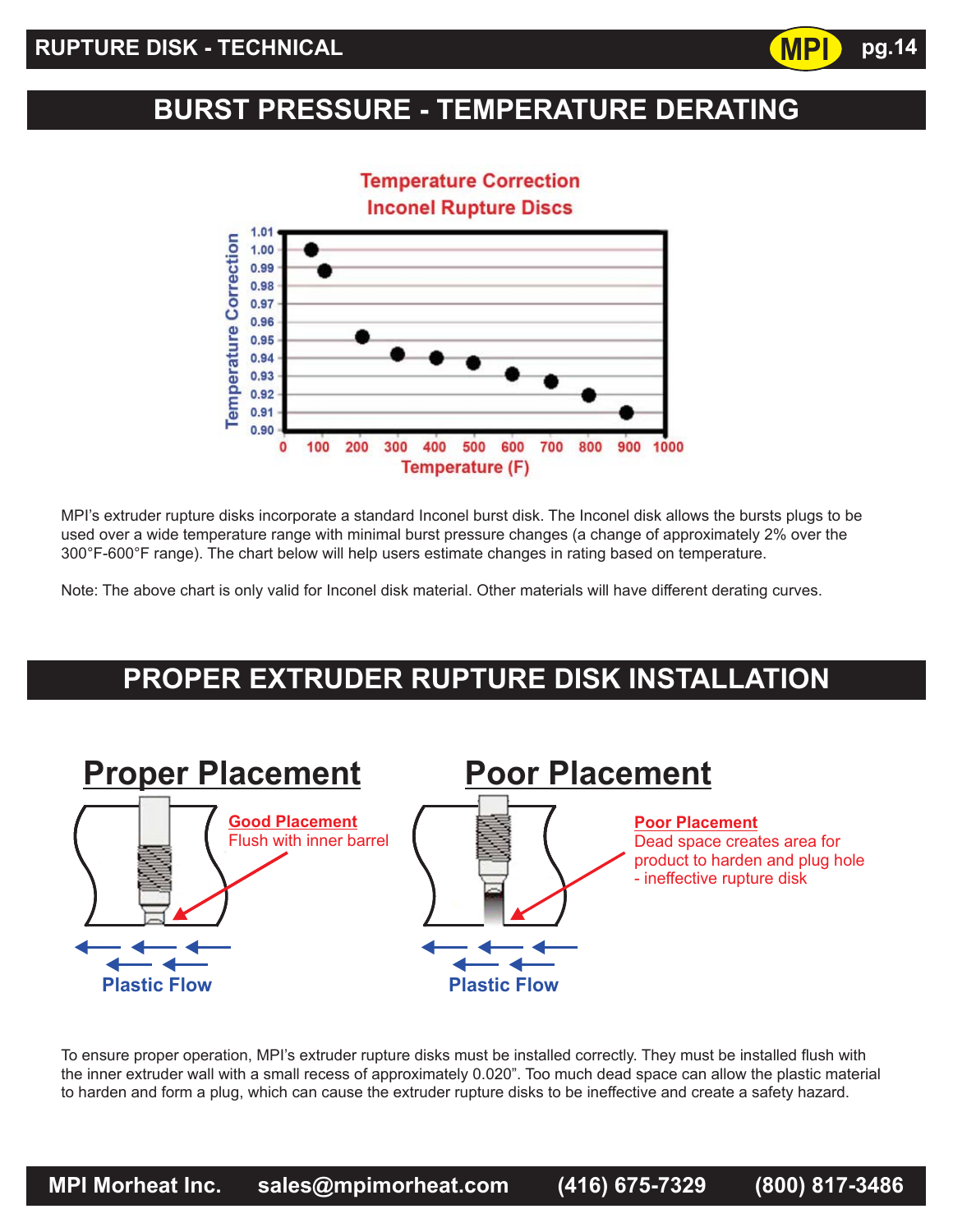## **MPI MELT PRESSURE - Other Products**

| <b>MPI</b><br><b>MELT PRESSURE PRODUCTS</b>                                                                                                                                                                                                                                                                                                                                                                                                                    |
|----------------------------------------------------------------------------------------------------------------------------------------------------------------------------------------------------------------------------------------------------------------------------------------------------------------------------------------------------------------------------------------------------------------------------------------------------------------|
| <b>TRANSDUCERS &amp; TRANSMITTERS</b>                                                                                                                                                                                                                                                                                                                                                                                                                          |
| 750°F (400°C) Mercury Fill<br>660°F (350°C) Mercury Free Fill<br>1000°F (538°C) NaK - Mercury Free Fill                                                                                                                                                                                                                                                                                                                                                        |
| <b>INDICATORS, GAUGES, RUPTURE DISKS</b><br>10000<br>MELT PRESSURE<br><b>IELT PRESSURE &amp; TEM</b><br>15 O O<br>5 O O<br>7 S O O<br>s o o<br>$M$ On<br>AC CAL                                                                                                                                                                                                                                                                                                |
| <b>TABLE of CONTENTS</b>                                                                                                                                                                                                                                                                                                                                                                                                                                       |
| <b>MELT PRESSURE</b><br><b>MELT PRESSURE</b><br>MP STANDARD TRANSDUCERS, pg. 2<br>MT STANDARD TRANSMITTERS.pg. 4<br>MPG MECHANICAL GAUGES pg.19<br>MK NaK MERCURY FREEpg. 8<br>TEMPERATURE INDICATOR pg.22<br><b>MELT TEMPERATURE SENSORSpg.22</b><br>INDUSTRIAL / HYDRAULIC PRESSURE, pg.26<br>MT-IND 4-20mA LOOP INDICATOR pg.26<br>MP TECHNICAL NOTESpg.16<br>MHP HYDRAULIC TRANSDUCERpg.27<br>MP MOUNTING HOLE DIMpg.16<br>MHT HYDRAULIC TRANSMITTER pg.27 |

# **New Catalog available**

**MPI**

**pg.15**

MPI Melt Pressure (MPI) is a customer needs-driven manufacturer of plastic melt pressure products that has been operating out of Toronto, Canada since 1999. MPI is staffed by engineers and technicians with an average of 20 years of industry experience. We work hard to ensure that all our products provide a worry-free experience.

MPI Melt Pressure offers products to directly replace models from Dynisco, Gefran, Gentran, Terwin, ISI, and GP50 with no wiring changes required.

Our huge, in-stock inventory helps minimize your downtime. 90% of orders are shipped same-day and delivered next-day to the United States and Canada. We also provide full engineering and technical support via telephone from 8am-4pm EST.

 **Products manufactured by MPI Melt Pressure Include :**

 Melt Pressure Transducers Melt Pressure Transmitters Melt Pressure Digital and Mechanical Gauges Melt Pressure Indicators and Alarms Extruder Rupture Disks